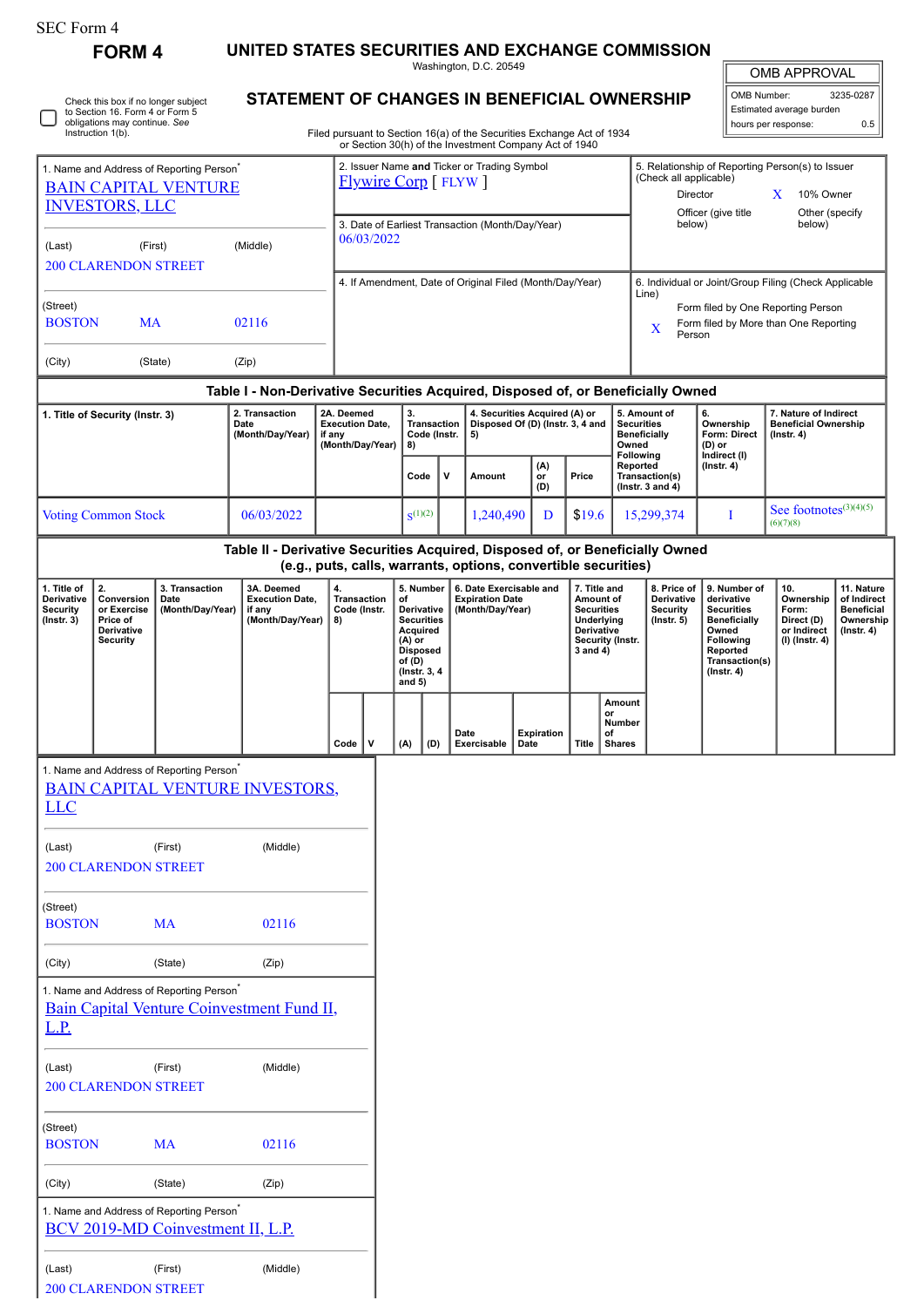| (Street)<br><b>BOSTON</b>             | MA                                                                                               | 02116                                                  |
|---------------------------------------|--------------------------------------------------------------------------------------------------|--------------------------------------------------------|
| (City)                                | (State)                                                                                          | (Zip)                                                  |
| LLC                                   | 1. Name and Address of Reporting Person <sup>®</sup>                                             | <b>Bain Capital Venture Coinvestment II Investors,</b> |
| (Last)<br><b>200 CLARENDON STREET</b> | (First)                                                                                          | (Middle)                                               |
| (Street)<br><b>BOSTON</b>             | MA                                                                                               | 02116                                                  |
| (City)                                | (State)                                                                                          | (Zip)                                                  |
|                                       | 1. Name and Address of Reporting Person <sup>®</sup>                                             | <b>BAIN CAPITAL VENTURE FUND 2014, L.P.</b>            |
| (Last)<br><b>200 CLARENDON STREET</b> | (First)                                                                                          | (Middle)                                               |
| (Street)<br><b>BOSTON</b>             | MA                                                                                               | 02116                                                  |
| (City)                                | (State)                                                                                          | (Zip)                                                  |
|                                       | 1. Name and Address of Reporting Person <sup>®</sup><br>Bain Capital Venture Partners 2014, L.P. |                                                        |
| (Last)<br><b>200 CLARENDON STREET</b> | (First)                                                                                          | (Middle)                                               |
| (Street)<br><b>BOSTON</b>             | MA                                                                                               | 02116                                                  |
| (City)                                | (State)                                                                                          | (Zip)                                                  |
|                                       | 1. Name and Address of Reporting Person <sup>*</sup><br>Bain Capital Venture Fund 2016, L.P.     |                                                        |
| (Last)<br><b>200 CLARENDON STREET</b> | (First)                                                                                          | (Middle)                                               |
| (Street)<br><b>BOSTON</b>             | MA                                                                                               | 02116                                                  |
| (City)                                | (State)                                                                                          | (Zip)                                                  |
|                                       | 1. Name and Address of Reporting Person <sup>*</sup><br>Bain Capital Venture Partners 2016, L.P. |                                                        |
| (Last)<br><b>200 CLARENDON STREET</b> | (First)                                                                                          | (Middle)                                               |
| (Street)<br><b>BOSTON</b>             | MA                                                                                               | 02116                                                  |
| (City)                                | (State)                                                                                          | (Zip)                                                  |
| <b>BCIP Venture Associates</b>        | 1. Name and Address of Reporting Person <sup>®</sup>                                             |                                                        |
| (Last)<br><b>200 CLARENDON STREET</b> | (First)                                                                                          | (Middle)                                               |
| (Street)<br><b>BOSTON</b>             | MA                                                                                               | 02116                                                  |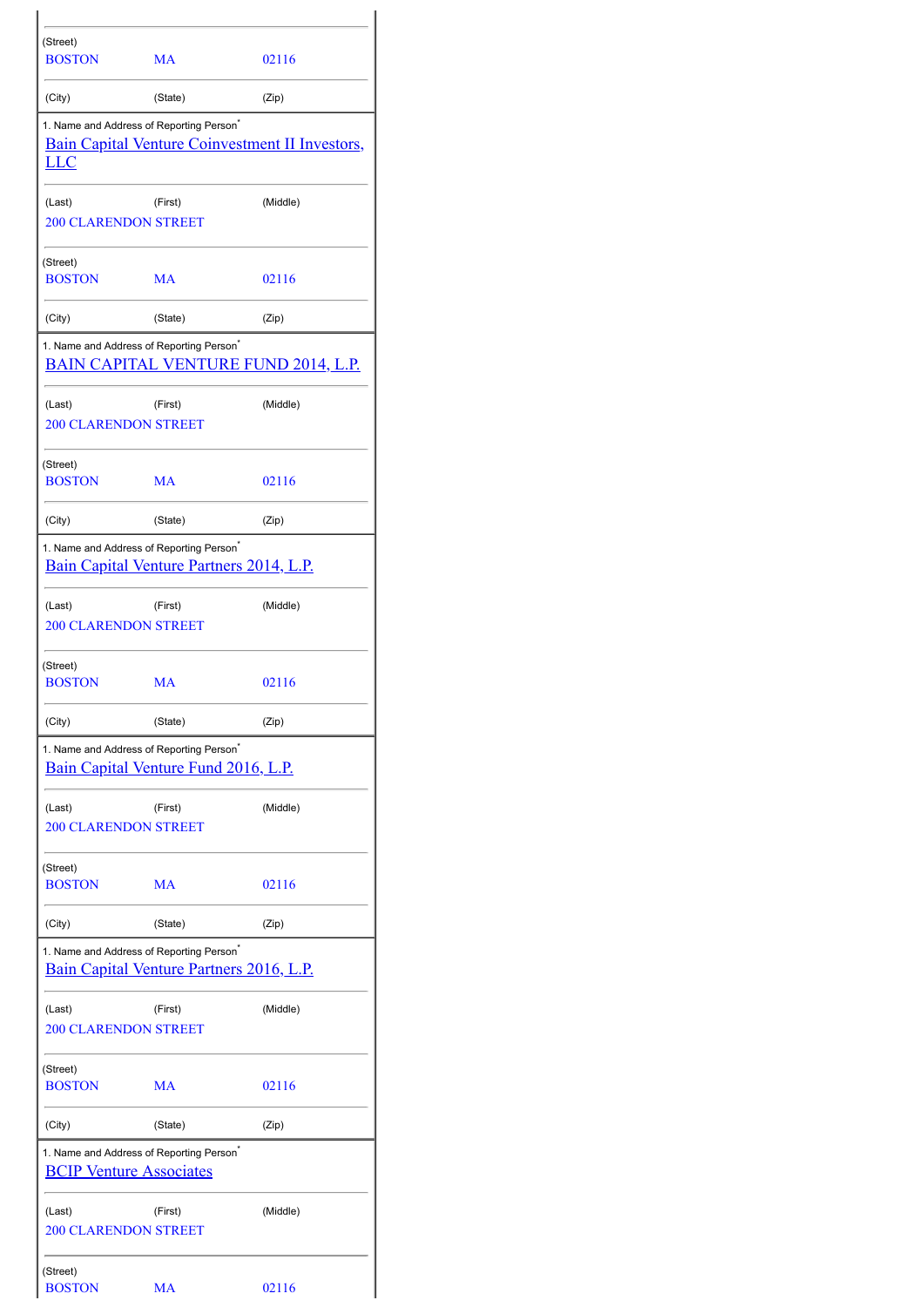| (State)                                                                     | (Zip)    |
|-----------------------------------------------------------------------------|----------|
| 1. Name and Address of Reporting Person<br><b>BCIP VENTURE ASSOCIATES-B</b> |          |
| (First)                                                                     | (Middle) |
| <b>200 CLARENDON STREET</b>                                                 |          |
|                                                                             |          |
| MA                                                                          | 02116    |
| (State)                                                                     | (Zip)    |
|                                                                             |          |

## **Explanation of Responses:**

1. On June 3, 2022 Bain Capital Venture Fund 2014, L.P. ("Venture Fund 2014") sold 1,017,977 shares of the Issuer's Voting Common Stock, Bain Capital Venture Fund 2016, L.P. ("Venture Fund 2016")<br>BCV 2019-MD Coinvestment I the Issuer's Voting Common Stock,

2. (Continued from footnote 1) and BCIP Venture Associates II-B, LP ("BCIP Venture II-B" and, together with Venture Fund 2014, Venture Fund 2016, Venture Coinvestment Fund II, 2019-MD<br>Coinvestment II, BCIP Venture, BCIP Ve the Securities Act of 1933, as amended.

3. Includes 12,555,058 shares of the Issuer's Voting Common Stock held directly by Venture Fund 2014, 836,959 shares of the Issuer's Voting Common Stock held directly by Venture Fund 2016,<br>1,279,972 shares of the Issuer's Voting Common Stock held directly by BCIP Venture II, 9,379 shares of the Issuer's Voting Common Stock held directly by BCIP Venture II-B, 391,830 shares of the Issuer's Voting Common Stock held<br>directly by Venture Coinves footnote 1 above.

4. Bain Capital Venture Investors, LLC ("BCVI") is (i) the general partner of Bain Capital Venture Partners 2014, L.P. ("Venture Partners 2014"), which is the general partner of Venture Fund 2014. As a<br>result, Venture Part securities except to the extent of its pecuniary interest therein.

5. BCVI is the general partner of Bain Capital Venture Partners 2016, L.P. ("Venture Partners 2016"), which is the general partner of Venture Fund 2016. As a result, Venture Partners 2016 may be deemed to share voting and dispositive power with respect to the securities held by Venture Fund 2016. Venture Partners 2016 disclaims beneficial ownership of such securities except to the extent of its pecuniary interest therein.

6. BCVI is the manager of Bain Capital Venture Coinvestment II Investors, LLC ("Venture Coinvestment II Investors"), which is the general partner of each of Venture Coinvestment Fund II and 2019- MD Coinvestment II. As a result, Venture Coinvestment II Investors may be deemed to share voting and dispositive power with respect to the securities held by each of Venture Coinvestment Fund II and 2019-MD Coinvestment II. Venture Coinvestment II Investors disclaims beneficial ownership of such securities except to the extent of its pecuniary interest therein.

7. Boylston Coinvestors, LLC is (i) the managing partner of each of BCIP Venture and BCIP Venture-B and (ii) the general partner of each of BCIP Venture II and BCIP Venture II-B.

8. The governance, investment strategy and decision-making process with respect to the investments held by the Bain Capital Venture Entities is directed by the Executive Committee of BCVI, which consists of Enrique Salem a

## **Remarks:**

Form 1 of 2.

| <b>Bain Capital Venture</b><br>Investors, LLC, By: /s/<br>Matthew C. Harris, Title:<br><b>Managing Director</b>                                                                                                                                                      | 06/07/2022 |
|----------------------------------------------------------------------------------------------------------------------------------------------------------------------------------------------------------------------------------------------------------------------|------------|
| <b>Bain Capital Venture Fund</b><br>2014, L.P., By: Bain Capital<br>Venture Partners 2014, L.P.,<br>its general partner, By: Bain<br><b>Capital Venture Investors,</b><br>LLC, its general partner, By:<br>/s/ Matthew C. Harris, Title:<br><b>Managing Director</b> | 06/07/2022 |
| <b>Bain Capital Venture Partners</b><br>2014, L.P., By: Bain Capital<br>Venture Investors, LLC, its<br>general partner, By: /s/<br>Matthew C. Harris, Title:<br><b>Managing Director</b>                                                                             | 06/07/2022 |
| <b>Bain Capital Venture Fund</b><br>2016, L.P., By: Bain Capital<br>Venture Partners 2016, L.P.,<br>its general partner, By: Bain<br><b>Capital Venture Investors,</b><br>LLC, its general partner, By:<br>/s/ Matthew C. Harris, Title:<br><b>Managing Director</b> | 06/07/2022 |
| <b>Bain Capital Venture Partners</b><br>2016, L.P., By: Bain Capital<br>Venture Investors, LLC, its<br>general partner, By: /s/<br>Matthew C. Harris, Title:<br><b>Managing Director</b>                                                                             | 06/07/2022 |
| <b>Bain Capital Venture</b><br>Coinvestment Fund II, L.P.,<br><b>By: Bain Capital Venture</b><br>Coinvestment II Investors,<br>LLC, its general partner, By:<br><b>Bain Capital Venture</b>                                                                          | 06/07/2022 |